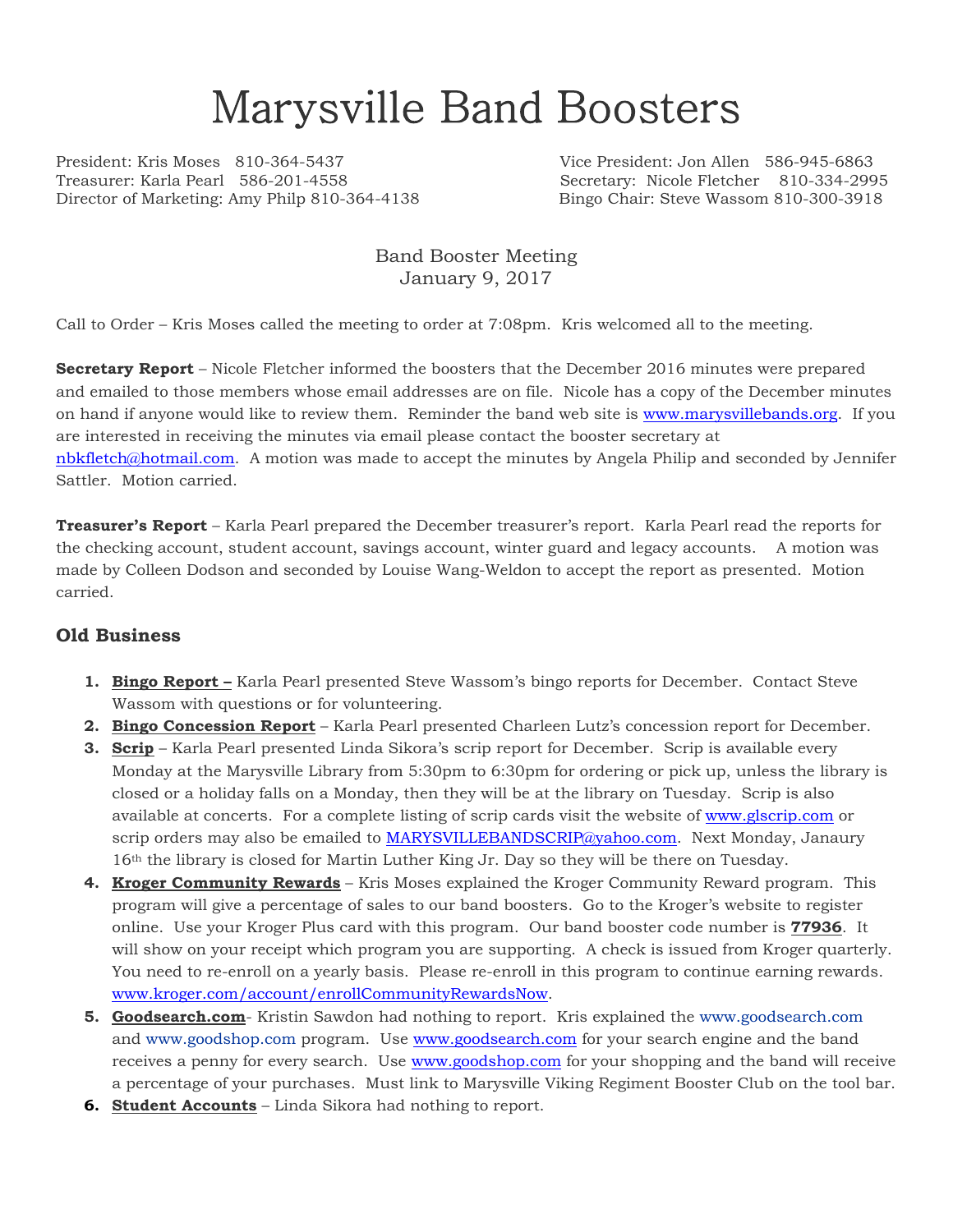- **7. Color/Winter Guard** Donna Koppel stated practices have begun full time now. There are 16 Viking guard and 10 junior guard. They will participate in a field day in Flushing this Saturday.
- **8. Uniform/Pillow Fundraiser** Amy noted she is still accepting orders for the pillows, hats and full uniforms. You can also purchase tote bags made out of the pants and suspenders – cost is \$15.00. Cost to purchase a full uniform is \$100, shako/plume \$25, 16X16 pillow \$50 and 12X12 pillow is \$35.
- **9. Dinner and Auction Event** Jill Russell stated the final count for the event is due by February 17th. The first confirmed sponsor is Semco Energy. A flyer will be created promoting the event and will be sent home with the students. The date for the event will be Friday March 3, 2017 at Alexander's in Marysville. So far three tables (30 tickets) have been sold.
- **10. Texas Roadhouse** Kris stated the fundraiser date is this Thursday, January 12<sup>th</sup>. The flyer will need to be given to wait staff when paying in order for credit to be given. Need volunteers for merchandise and baked goods tables.
- **11.Discount Card** There are 120 cards left to sell. Diane Sylvia gave some to Linda Sikora to sell at Scrip at the library. The price of the card will be \$10, with \$7.00 per card being credited to the student account.
- **12.Advia Community Advantage Program (CAP)** Kris Moses informed the boosters that we have met the minimum requirement for the reward account. On the band website is a downloadable copy of a simple enrollment form to mail to Advia to sign up. The band booster has the number of **8306** if you are interested in participating. This is a silent fundraiser for the general account for just being a registered booster. We earn points that are then converted into money.
- **13.Finance Committee Meeting** Karla has scheduled the review of our books at the library on January 26th at 6:00pm. This helps keep the cost of our yearly auditing bill low.

## **New Business**

- 1. **Geranium Sale**  Nicole had nothing to report. Kristin Sawdon is co-chair for this fundraiser.
- 2. **Bowling Fundraiser** Kris stated the date has not yet been set yet.

## **Band Director's Report**

1. Dates to remember:

February 3 – Pink Out basketball – all high school band members perform as a pep band. February 4 – High School Solo and Ensemble will be at Rochester High School. February 25 – Port Huron High School Festival Workshop – times not confirmed March 9 – High school band festival – Concert band – Anchor Bay High School March 11 – High school band festival – Symphonic band – Anchor Bay High School March 18 – High School State Solo and Ensemble April 29 – Junior High Solo and Ensemble in Marysville

The second semester calendar has not yet been finalized.